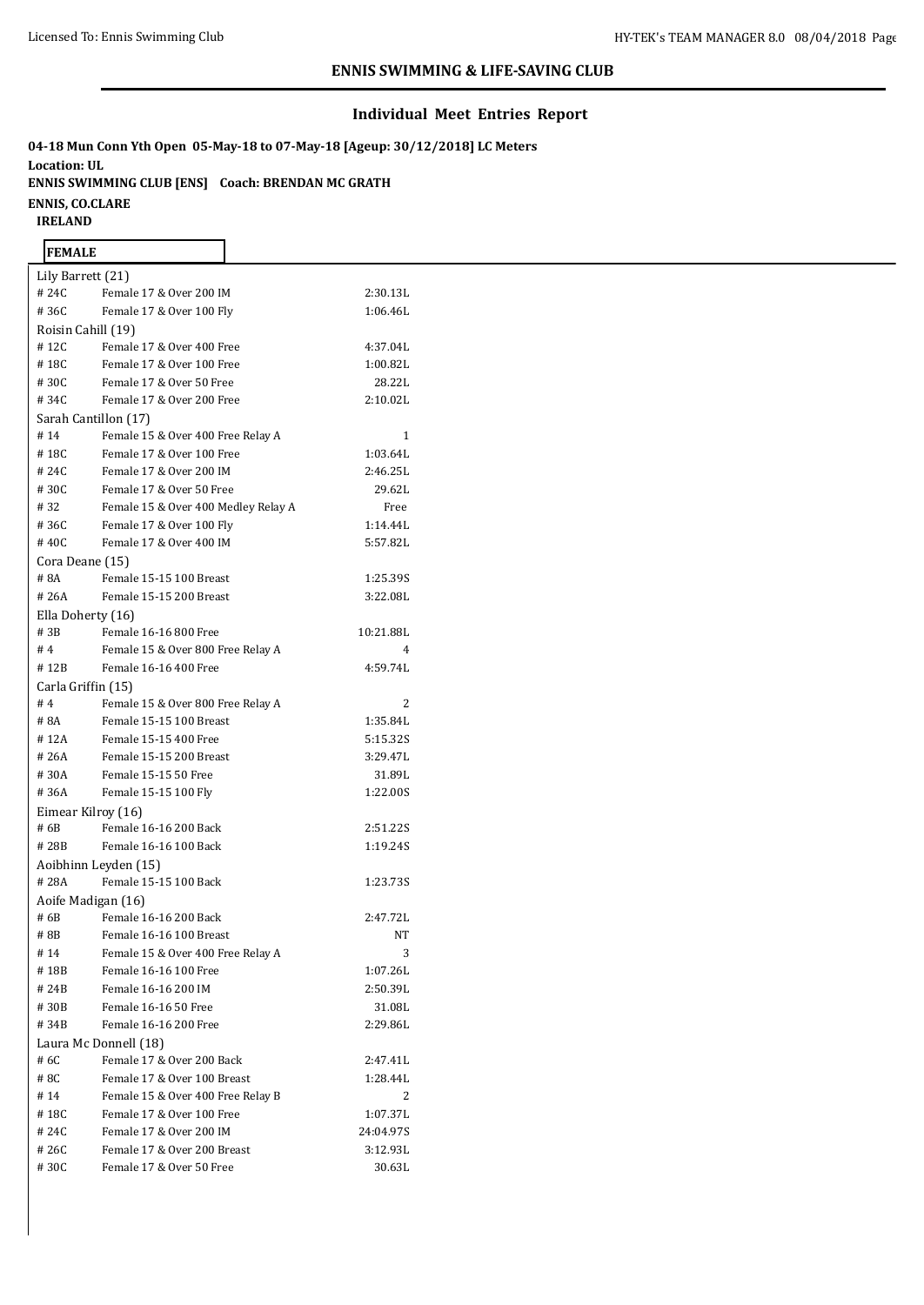# **Individual Meet Entries Report**

**04-18 Mun Conn Yth Open 05-May-18 to 07-May-18 [Ageup: 30/12/2018] LC Meters ENNIS SWIMMING CLUB [ENS] Coach: BRENDAN MC GRATH**

| <b>FEMALE</b>        |                                     |              |
|----------------------|-------------------------------------|--------------|
| Tara Mc Evoy (18)    |                                     |              |
| #14                  | Female 15 & Over 400 Free Relay A   | 4            |
| #18C                 | Female 17 & Over 100 Free           | 1:04.48L     |
| # 20                 | Female 17 & Over 50 Back            | 35.76L       |
| #28C                 | Female 17 & Over 100 Back           | 1:16.78L     |
| #30C                 | Female 17 & Over 50 Free            | 29.54L       |
| #34C                 | Female 17 & Over 200 Free           | 2:18.15L     |
| #41C                 | Female 17 & Over 1500 Free          | NT           |
| Leah Mc Mahon (16)   |                                     |              |
| # 6B                 | Female 16-16 200 Back               | 2:49.22L     |
| #8B                  | Female 16-16 100 Breast             | 1:30.16L     |
| #14                  | Female 15 & Over 400 Free Relay B   | 1            |
| # 24B                | Female 16-16 200 IM                 | 2:52.29L     |
| # 26B                | Female 16-16 200 Breast             | 3:11.54L     |
| #28B                 | Female 16-16 100 Back               | 1:18.84L     |
| Saidhbh O'Brien (15) |                                     |              |
| # 3A                 | Female 15-15 800 Free               | 31.14S       |
| # 24A                | Female 15-15 200 IM                 | 2:53.14S     |
| #32                  | Female 15 & Over 400 Medley Relay A | Fly          |
| #34A                 | Female 15-15 200 Free               | 2:24.80S     |
| #36A                 | Female 15-15 100 Fly                | 1:16.30S     |
| Leah O'Neill (17)    |                                     |              |
| #12C                 | Female 17 & Over 400 Free           | 5:01.32L     |
| #14                  | Female 15 & Over 400 Free Relay A   | 2            |
| #18C                 | Female 17 & Over 100 Free           | 1:05.06L     |
| #30C                 | Female 17 & Over 50 Free            | 30.27L       |
| #34C                 | Female 17 & Over 200 Free           | 2:19.95L     |
| Danielle Organ (15)  |                                     |              |
| # 8A                 | Female 15-15 100 Breast             | 1:24.20L     |
| #18A                 | Female 15-15 100 Free               | 1:09.64L     |
| #24A                 | Female 15-15 200 IM                 | 2:50.49L     |
| # 26A                | Female 15-15 200 Breast             | 3:00.22L     |
|                      |                                     |              |
| #28A                 | Female 15-15 100 Back               | 1:19.635     |
| #32                  | Female 15 & Over 400 Medley Relay A | Breast       |
| Alfrey Perkins (18)  |                                     |              |
| # 6C                 | Female 17 & Over 200 Back           | 2:50.95L     |
| #12C                 | Female 17 & Over 400 Free           | 5:18.25L     |
| #14                  | Female 15 & Over 400 Free Relay B   | 3            |
| #28C                 | Female 17 & Over 100 Back           | 11:06.59S    |
| #40C                 | Female 17 & Over 400 IM             | 1:00:06.90S  |
| Sybil Perkins (15)   |                                     |              |
| # 3A                 | Female 15-15 800 Free               | 1:01:00.95S  |
| #4                   | Female 15 & Over 800 Free Relay A   | $\mathbf{1}$ |
| # 6A                 | Female 15-15 200 Back               | 2:45.79L     |
| #12A                 | Female 15-15 400 Free               | 5:06.82L     |
| #18A                 | Female 15-15 100 Free               | 1:09.09L     |
| # 24A                | Female 15-15 200 IM                 | 2:55.63L     |
| #28A                 | Female 15-15 100 Back               | 1:16.71L     |
| #36A                 | Female 15-15 100 Fly                | NT           |
| Elise Pyne (16)      |                                     |              |
| # 6B                 | Female 16-16 200 Back               | 2:37.16L     |
| #14                  | Female 15 & Over 400 Free Relay B   | 4            |
| # 24B                | Female 16-16 200 IM                 | 2:49.75L     |
| #28B                 | Female 16-16 100 Back               | 1:13.32L     |
| #32                  | Female 15 & Over 400 Medley Relay A | Back         |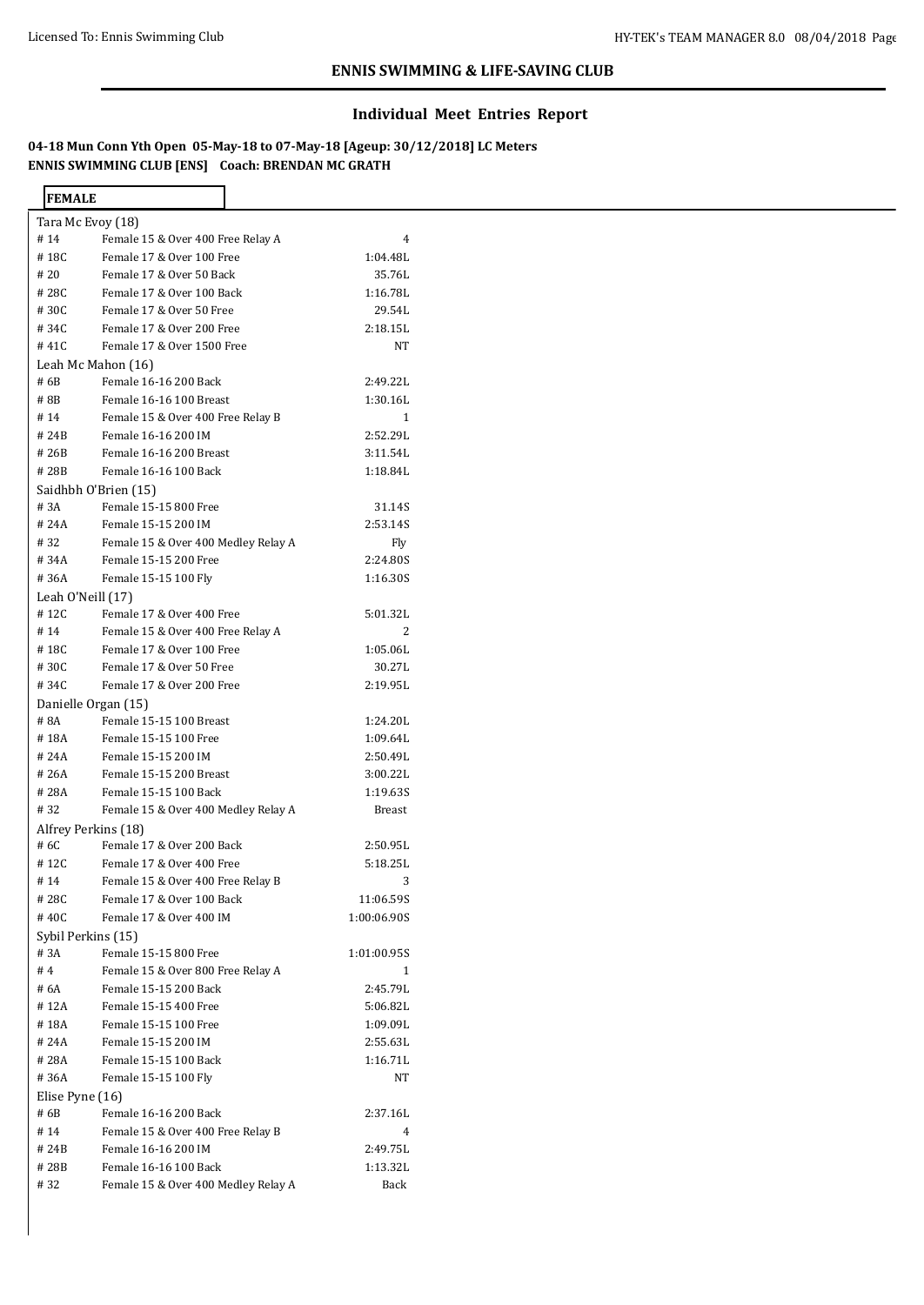# **Individual Meet Entries Report**

**04-18 Mun Conn Yth Open 05-May-18 to 07-May-18 [Ageup: 30/12/2018] LC Meters ENNIS SWIMMING CLUB [ENS] Coach: BRENDAN MC GRATH**

| <b>IFEMALE</b>                          |          |
|-----------------------------------------|----------|
| Aisling Reidy (17)                      |          |
| #4<br>Female 15 & Over 800 Free Relay A |          |
| #8C<br>Female 17 & Over 100 Breast      | 1:26.82L |
| #18C<br>Female 17 & Over 100 Free       | 1:04.87L |
| #24C<br>Female 17 & Over 200 IM         | 2:50.82L |
| #26C<br>Female 17 & Over 200 Breast     | 3:12.73L |
| #30C<br>Female 17 & Over 50 Free        | 30.03L   |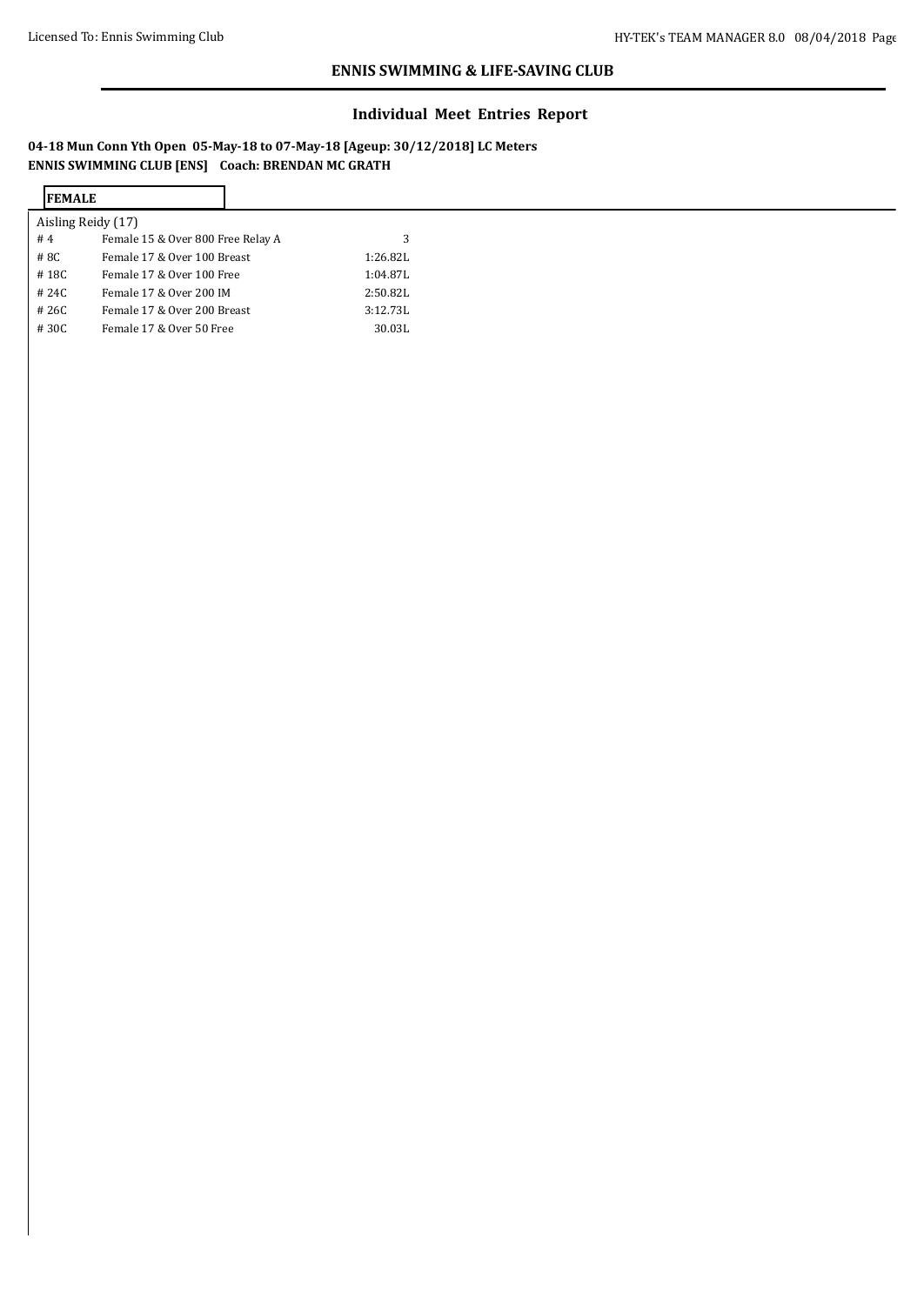# **Individual Meet Entries Report**

**04-18 Mun Conn Yth Open 05-May-18 to 07-May-18 [Ageup: 30/12/2018] LC Meters ENNIS SWIMMING CLUB [ENS] Coach: BRENDAN MC GRATH**

٦

| <b>MALE</b>      |                                   |               |
|------------------|-----------------------------------|---------------|
|                  | Turlough Barrett (18)             |               |
| # 5C             | Male 17 & Over 200 IM             | 23:02.49S     |
| #11C             | Male 17 & Over 50 Free            | 27.91L        |
| #15C             | Male 17 & Over 200 Free           | 2:19.59L      |
| # 27C            | Male 17 & Over 100 Breast         | 1:21.78L      |
| #33              | Male 15 & Over 400 Medley Relay A | <b>Breast</b> |
| #37C             | Male 17 & Over 100 Free           | 1:02.01L      |
| Tim Collins (16) |                                   |               |
| # 9B             | Male 16-16 100 Back               | 1:15.38L      |
| #11B             | Male 16-16 50 Free                | 28.56L        |
| #13              | Male 15 & Over 400 Free Relay A   | 2             |
| # 15B            | Male 16-16 200 Free               | 2:14.68L      |
| #27B             | Male 16-16 100 Breast             | 1:29.16L      |
| #37B             | Male 16-16 100 Free               | 59.78L        |
|                  |                                   |               |
|                  | James Costello (17)               |               |
| # 9C             | Male 17 & Over 100 Back           | 1:10.57L      |
| #15C             | Male 17 & Over 200 Free           | 2:19.69L      |
| #25C             | Male 17 & Over 200 Back           | 2:31.58L      |
| #33              | Male 15 & Over 400 Medley Relay A | Back          |
| #37C             | Male 17 & Over 100 Free           | 1:03.80L      |
| #39              | Male 17 & Over 50 Back            | 32.77S        |
|                  | Cathal Garrihy (16)               |               |
| # 5B             | Male 16-16 200 IM                 | 2:43.84S      |
| #9B              | Male 16-16 100 Back               | 1:17.05S      |
| # 11B            | Male 16-16 50 Free                | 29.56L        |
| #27B             | Male 16-16 100 Breast             | 1:27.62L      |
| #33              | Male 15 & Over 400 Medley Relay A | Free          |
| #37B             | Male 16-16 100 Free               | 1:04.65S      |
|                  | Conor Grogan (18)                 |               |
| # 2C             | Male 17 & Over 1500 Free          | 18:59.22L     |
| #15C             | Male 17 & Over 200 Free           | 2:13.59L      |
| #21C             | Male 17 & Over 800 Free           | 9:55.58L      |
| # 23             | Male 15 & Over 800 Free Relay A   | 4             |
| #31C             | Male 17 & Over 400 Free           | 4:47.05L      |
| #37C             | Male 17 & Over 100 Free           | 1:00.56L      |
|                  |                                   |               |
|                  | Conor Hogan (17)                  |               |
| # 5C             | Male 17 & Over 200 IM             | 2:42.10L      |
| #7C              | Male 17 & Over 200 Breast         | 3:01.72L      |
| #13              | Male 15 & Over 400 Free Relay A   | 3             |
| #27C             | Male 17 & Over 100 Breast         | 1:24.69L      |
|                  | Sabian Kulczynski (16)            |               |
| # 2B             | Male 16-16 1500 Free              | 18:03.02L     |
| #15B             | Male 16-16 200 Free               | 2:10.95L      |
| #23              | Male 15 & Over 800 Free Relay A   | 2             |
| #31B             | Male 16-16 400 Free               | 4:33.40L      |
| #37B             | Male 16-16 100 Free               | 1:02.31L      |
|                  | Conor B Mahony (18)               |               |
| # 5C             | Male 17 & Over 200 IM             | 2:40.88L      |
| #7C              | Male 17 & Over 200 Breast         | 3:08.30L      |
| #23              | Male 15 & Over 800 Free Relay A   | 3             |
| # 27C            | Male 17 & Over 100 Breast         | 12:01.77S     |
| #31C             | Male 17 & Over 400 Free           | 45:05.56S     |
|                  |                                   |               |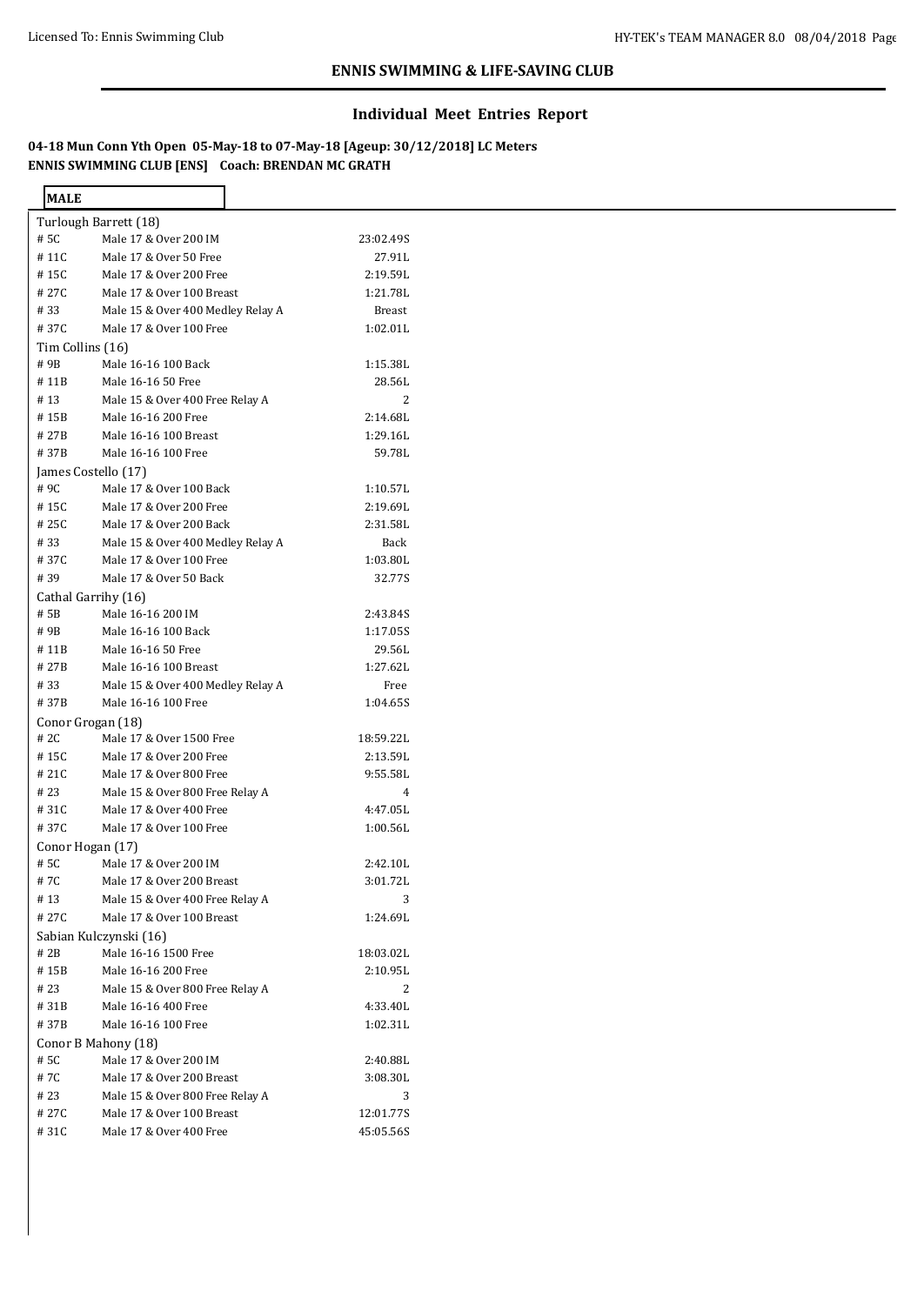# **Individual Meet Entries Report**

**04-18 Mun Conn Yth Open 05-May-18 to 07-May-18 [Ageup: 30/12/2018] LC Meters ENNIS SWIMMING CLUB [ENS] Coach: BRENDAN MC GRATH**

 $\overline{\mathbf{I}}$ 

| <b>MALE</b>        |                                   |                |
|--------------------|-----------------------------------|----------------|
|                    | Sean Mc Grath (16)                |                |
| # 5B               | Male 16-16 200 IM                 | 2:49.32L       |
| #9B                | Male 16-16 100 Back               | 1:14.74L       |
| #11B               | Male 16-16 50 Free                | 28.35L         |
| #13                | Male 15 & Over 400 Free Relay A   | $\mathbf{1}$   |
| #15B               | Male 16-16 200 Free               | 2:20.035       |
| #37B               | Male 16-16 100 Free               | 1:03.82L       |
| Dylan O'Brien (16) |                                   |                |
| # 5B               | Male 16-16 200 IM                 | 2:34.15L       |
| #25B               | Male 16-16 200 Back               | 2:29.69L       |
| #27B               | Male 16-16 100 Breast             | 1:24.36L       |
| #31B               | Male 16-16 400 Free               | 4:38.33L       |
| #33                | Male 15 & Over 400 Medley Relay A | Fly            |
| Ruairi Power (19)  |                                   |                |
| #23                | Male 15 & Over 800 Free Relay A   | 1              |
| #31C               | Male 17 & Over 400 Free           | 4:30.59L       |
| #37C               | Male 17 & Over 100 Free           | 57.59L         |
| Noel Shannon (17)  |                                   |                |
| #9C                | Male 17 & Over 100 Back           | 1:10.09L       |
| #13                | Male 15 & Over 400 Free Relay A   | $\overline{4}$ |
| #15C               | Male 17 & Over 200 Free           | 2:22.26L       |
| #25C               | Male 17 & Over 200 Back           | 2:33.39L       |
| #37C               | Male 17 & Over 100 Free           | 1:03.44L       |
| #39                | Male 17 & Over 50 Back            | 33.35L         |
|                    | Ryan Shannon (21)                 |                |
| #31C               | Male 17 & Over 400 Free           | 4:35.23L       |
| #37C               | Male 17 & Over 100 Free           | 56.48L         |